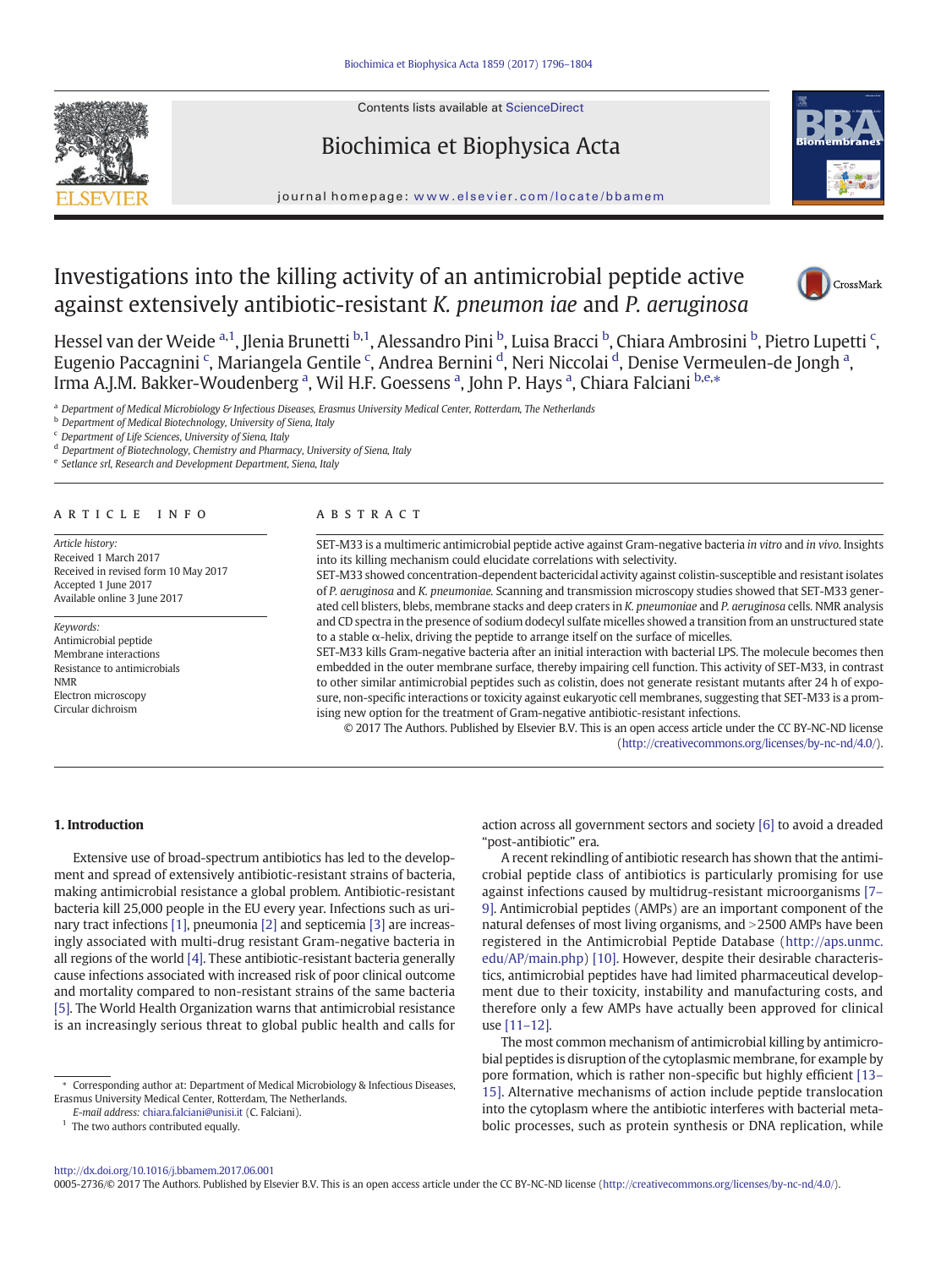other peptides are known to interact directly with specific membrane components [\[16](#page-7-0)–18]. In particular, cationic AMPs have been demonstrated to induce anionic lipid clustering which appears to arrest bacterial growth or trigger cell death [\[19](#page-7-0)–20].

SET-M33 is an antimicrobial peptide that has been extensively studied in recent years [\[21](#page-7-0)–25]. It is a cationic non-natural peptide built in a branched form (Fig. 1) that makes it more resistant to degradation in biological fluids [\[26\]](#page-8-0). SET-M33 has shown efficacy against a number of Gram-negative multi-drug and extensively drug-resistant clinical isolates [\[21,24\].](#page-7-0) It has also shown acceptable toxicity in human cells and in mice [\[22\]](#page-8-0), as well as anti-inflammatory activity [\[23\].](#page-8-0) Nevertheless, its mechanism of action has not yet been researched in depth. In this study we used different techniques to study the mechanism of action of SET-M33 against two Gram-negative bacterial species, K. pneumoniae and P. aeruginosa: 1) bacterial killing kinetics over time to see concentration-dependency and onset of resistance; 2) electron microscopy imaging of treated bacteria to visualize membrane disturbance; 3) hemolytic activity to assess eukaryotic cell toxicity and 4) NMR and circular dichroism to study the structure of the peptides in the presence of micelles and their ability to stabilize in a facial amphiphilic helix.

# 2. Materials and methods

### 2.1. Peptide synthesis

All peptides were prepared by solid-phase synthesis through standard Fmoc chemistry using a Syro multiple peptide synthesizer (MultiSynTech, Witten, Germany). Side chain protecting groups were 2,2,4,6,7-pentamethyldihydrobenzofuran-5-sulfonyl for R, tbutoxycarbonyl for K and t-butyl for S (Iris Biotech GmbH, Marktredwitz, Germany). The final products were cleaved from the solid support, de-protected by treatment with TFA containing triisopropylsilane and water (95/2.5/2.5), and precipitated with diethyl ether. Final peptide purity and identity was confirmed by reverse-phase chromatography on a Phenomenex Jupiter C18 analytical column (300 Å,  $250 \times 4.6$  mm) and by mass spectrometry.

Q-33 (linear peptide, QKKIRVRLSA) was produced on TentaGel S RAM resin (Iris Biotech GmbH, Marktredwitz, Germany). The crude peptide, released as amide, was purified by reverse-phase chromatography on a Phenomenex Jupiter C18 column (300 Å,  $250 \times 10$  mm), in a linear gradient, using 0.1% TFA/water as eluent A and acetonitrile as eluent B (from 99% to 50% of A in 30 min). The compound was characterized on a MALDI-TOF mass spectrometer (Ultraflex III Bruker Daltonics): QKKIRVRLSA-NH<sub>2</sub>, MALDI-MS: 1198.97 [M + H]+; RP-HPLC:  $t_R$  = 19.62 min, purity  $> 99%$ .

SET-M33 (tetrabranched peptide, (KKIRVRLSA)<sub>4</sub>K<sub>2</sub>KβA-OH) was synthesized on a Fmoc4-Lys2-Lys-β-Ala Wang resin (Iris Biotech



Fig. 1. Structure of SET-M33.

GmbH, Marktredwitz, Germany). The crude peptide, released as carboxylic acid, was purified by reverse-phase chromatography on a Phenomenex Jupiter C18 analytical column (300 Å,  $250 \times 10$  mm) in a linear gradient, using water with 0.1% TFA as eluent A and acetonitrile as eluent B (from 82% to 75% of A in 60 min). The purified peptide was obtained as a trifluoroacetate salt and exchanged to acetate using a quaternary ammonium resin (AG1-X8, 100–200 mesh, 1.2 meq/mL capacity). The resin-to-peptide ratio was 2000:1, resin and peptide were stirred for 1 h, the resin filtered off, washed extensively and the peptide recovered and freeze-dried. The compound was characterized on a MALDI-TOF mass spectrometer (Ultraflex III Bruker Daltonics): (KKIRVRLSA)<sub>4</sub>K<sub>2</sub>KβA-OH MALDI-MS: 4682.48 [M + H]+; RP-HPLC: t<sub>R</sub>  $= 21.10$  min, purity > 99%. SET-M33 solubility, water  $\geq 20$  mg/mL, saline ≥ 20 mg/mL, PBS ≥ 15 mg/mL.

## 2.2. Selection of colistin-resistant mutants of K. pneumoniae R-DYK 4861 and P. aeruginosa B-162

K. pneumoniae R-DYK 4861 and P. aeruginosa B-162 were both extensively antibiotic-resistant clinical isolates and colistin-susceptible. Colistin-resistant mutants of both strains were obtained by step-wise serial passages of bacterial strains [\[27\]](#page-8-0) in BBL™ Mueller Hinton II (MH-II) broth (Becton, Dickinson Benelux N.V., Erembodegem, Belgium) containing colistin concentrations in the range 2–64 mg/L (colistin sulfate, Sigma-Aldrich Chemie BV, Zwijndrecht, the Netherlands). This involved sub-culturing 100 μL of overnight culture of the bacteria (grown in MH-II broth) into MH-II broth containing 2 mg/L colistin and incubating overnight at 35 °C. In subsequent steps 100 μL of overnight culture was sub-cultured into MH-II broth containing two-fold increases in the concentration of colistin until the highest colistin concentration of 64 mg/L was achieved. Finally, 100 μL volumes were sub-cultured onto solid MH-II medium (Becton, Dickinson Benelux N.V., Erembodegem, Belgium). Colistin-resistant colonies were then characterized phenotypically using VITEK® 2.

# 2.3. Phenotypic characterization of bacterial isolates

Phenotypic characterization of K. pneumoniae B-DYK 4861 and P. aeruginosa B-162 isolates and their colistin-resistant mutants was performed by determining their susceptibility for a panel of 18 different antibiotics from the main classes of antibiotics using the VITEK® 2 antimicrobial identification system (BioMérieux Benelux BV, Zaltbommel, The Netherlands) and AST-N140 cards (Vitek AMS). Interpretation of antimicrobial susceptibility was based on EUCAST 2017 guidelines [\[28\]](#page-8-0) (Table 1S Supplementary data).

#### 2.4. Antimicrobial susceptibility of bacterial isolates – MIC assay

Antimicrobial susceptibility was assessed by determining the Minimum Inhibitory Concentration (MIC) of SET-M33 and colistin using the broth microdilution technique according to 2017 EUCAST guidelines. The MIC assay measures visible inhibition of bacterial growth after 24 h exposure of bacteria to antibiotic in MH-II broth. The twofold antibiotic concentration range used for SET-M33 and colistin was 0.063–64 mg/L.

### 2.5. Concentration- and time-dependent bactericidal activity of SET-M33 and colistin – TKK assay

The concentration- and time-dependent killing capacity of SET-M33 was determined using time-kill kinetic (TKK) assays, as previously described [\[29\].](#page-8-0) Briefly, stationary-phase MH-II broth cultures of K. pneumoniae R-DYK 4861 and P. aeruginosa B-162 were diluted in 25 mL MH-II broth until a density of approximately  $7 \times 10^5$  colony forming units (CFU/mL) was achieved. Bacterial cultures were exposed to antimicrobial antibiotics at 2-fold increasing concentrations for 24 h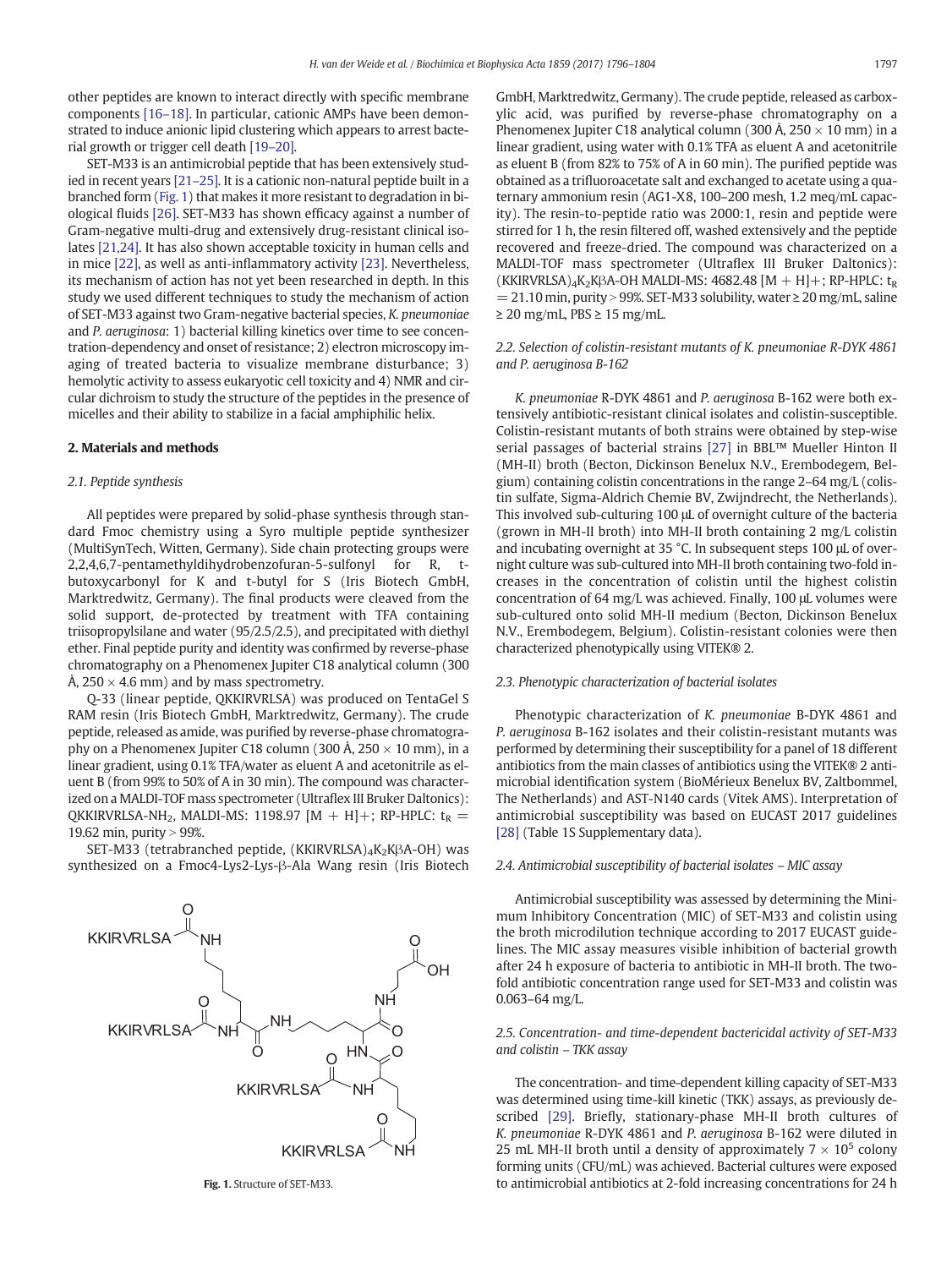at 37 °C under shaking conditions at 96 rpm at 37 °C. Next, 1 mL samples were taken at 0, 1, 2, 4, 6 and 24 h of antibiotic exposure and centrifuged at  $12500 \times g$  for 5 min to pellet the cells, which were then resuspended in sterile PBS. Agar plates were incubated for 24 h (K. pneumoniae) or 48 h (P. aeruginosa) at 37 °C in order to determine the number of CFU. The lower limit of quantification in this assay was 5 CFU/mL (log 0.7). For colistin-susceptible bacterial isolates, the two-fold antibiotic concentration range was 0.125–64 mg/L for SET-M33 and colistin alike. For colistin-resistant isolates, the two-fold antibiotic concentration range was 0.125–64 mg/L for SET-M33 and 1–512 mg/L for colistin. Flasks showing re-growth of bacteria after 24 h antibiotic exposure were examined for changes in antibiotic susceptibility using the antibiotic MIC assay described above, but with an antibiotic concentration range of 0.5–512 mg/L for the colistin-resistant isolates.

#### 2.6. Sample preparation for electron microscopy

P. aeruginosa PAO1 and K. pneumoniae ATCC 13833 cells in logarithmic phase were resuspended at  $2 \times 10^8$  CFU/mL in PBS and incubated with 1.5 μM SET-M33 at room temperature for 15, 30 and 60 min. The mixture was then centrifuged for 5 min at 10000 r.p.m.

# 2.7. Scanning electron microscopy

Centrifuged bacteria were resuspended in 500 μL PBS and a drop of liquid cell suspension was placed on untreated glass coverslip for five minutes. The coverslip was then fixed for immersion in 2.5% glutaraldehyde solution in phosphate buffer 0.1 M pH 7.2 (PB) for 2 h at 4 °C, washed in PB, postfixed in  $1\%$  OsO<sub>4</sub> in PB for 30 min at 4 °C, dehydrated in an ascending alcohol series, and dried in a Balzers CPD 030  $CO<sub>2</sub>$  critical point dryer.

The coverslip was then mounted on an aluminum stub, coated with 20 nm gold in a Balzers MED010 sputtering device, and observed in a Philips XL20 scanning electron microscope with an electron accelerating voltage of 20 kV.

#### 2.8. Transmission electron microscopy

Centrifuged bacteria were fixed in 2.5% glutaraldehyde solution in phosphate buffer 0.1 M pH 7.2 (PB) for 2 h at 4 °C, washed in PB, postfixed in  $1\%$  OsO<sub>4</sub> in PB for 30 min at 4  $^{\circ}$ C, dehydrated in an ascending alcohol series, incubated twice in propylene oxide and finally infiltrated and embedded in epon/araldite resin that was polymerized at 60 °C for 48 h.

Ultrathin sections (60 nm thick) were cut from samples on a Reichert-Jung Ultracut E ultramicrotome, mounted on 200-mesh copper grids, stained with uranyl acetate and lead citrate and observed in a FEI Technai G2 SPIRIT transmission electron microscope using an electron accelerating voltage of 100 kV under standard operating conditions.

#### 2.9. Nuclear magnetic resonance

All NMR samples were prepared by dissolving lyophilized peptides in 500 μL  $H_2O/D_2O$  (95:5) to a final concentration of 1.0 mM, with the exception of SET-M33, which was dissolved to a final concentration of 0.25 mM. Since the resonance of N-terminus amide would be missed in aqueous media due to chemical exchange, the peptide sequence of the Q-33 peptide, bearing a leading glutamine [33–[34\]](#page-8-0), was used instead, allowing us to gain structural information on the Lys1 residue. Samples with micelles were prepared using 100 mM fully deuterated sodium dodecyl sulfate (SDS-d25, Cambridge Isotopes). Paramagnetic spectra were recorded with 2.5 mM Gd(III)(DTPA-BMA). All spectra were acquired on a Bruker DRX Avance spectrometer operating at 14.1 Tesla at a temperature of 298 K. Two-dimensional spectra were recorded by accumulating 32 FIDs for 512 experiments, digitalizing over 2048 points. Spectral width was set at 6000 Hz and repetition delay at

3 s. The mixing time for total correlation spectroscopy (TOCSY) and nuclear Overhauser spectroscopy (NOESY) spectra was set at 45/75 ms and 100/200/300 ms, respectively. All spectra were processed to a final size of 2048 by 1024 points. Peak assignment and integration were carried out with Sparky software (T. D. Goddard and D. G. Kneller, SPARKY 3, University of California, San Francisco) while calibration of NOE peak volumes, distance calculation and restrained torsion angle dynamics for structure calculation were performed using Dyana [\[30\].](#page-8-0)

# 2.10. Circular dichroism

CD spectra were recorded at 25 °C with a Jasco 815 spectropolarimeter using quartz cells having a path length of 0.1-cm. SET-M33 (100 μM) or Q-33 (100 μM) were dissolved in pure water or 30 mM SDS. The results were processed with the application Spectra Manager II™ Suite.

#### 2.11. Hemolytic activity

The ability of SET-M33 peptide to induce hemolysis of human red blood cells was assessed. Whole blood (EDTA) was centrifuged (1100  $\times$ g) for 10 min. Red blood cells diluted 1:100 in PBS were incubated for 24 h at 37 °C in PBS with two-fold serial dilution of all peptides from 4 mg/L to 1.8 g/L. The absorbance of the supernatants was determined in a 96-well plate at 490 nm using a microplate reader. Date for 100% hemolysis was obtained by adding 0.1% Triton X-100 in water. The negative control was PBS. The hemolysis rate of each peptide was calculated with the following equation: Hemolysis  $(\%)$  = (A<sub>peptide</sub> – A<sub>PBS</sub>) / (A<sub>triton</sub> – A<sub>PBS</sub>) × 100%; were A = absorbance.

#### 2.12. FPLC-gel filtration

LPS from P. aeruginosa (ATCC 27316, Sigma Aldrich) and SET-M33 was gel-filtered on a Superdex 75 10/300GL fast protein liquid chromatography column using an AKTA Purifier (GE Healthcare) in PBS pH 7.4. 100 μL of 2 g/L SET-M33 or 13 g/L LPS or 13 g/L LPS + 2 g/L SET-M33 was injected on a Superdex 75 10/300 GL column with a flow rate of 0.75 mL/min and absorbance was measured at 220 and 260 nm.

#### 3. Results and discussion

The K. pneumoniae and P. aeruginosa isolates used in the following experiments were resistant to a wide range of beta-lactam antibiotics (penicillins, cephalosporins and carbapenems) including the 4th generation cephalosporin cefepime, aminoglycosides (gentamycin and tobramycin) and fluoroquinolones (ciprofloxacin and norfloxacin). Interpretation of antimicrobial susceptibility was based on European Committee on Antimicrobial Susceptibility Testing (EUCAST) 2017 guidelines [\[28\]](#page-8-0).

3.1. Susceptibility of bacterial isolates to SET-M33 and colistin – minimum inhibitory concentration MIC

The susceptibility of the colistin-susceptible K. pneumoniae B-DYK 4861 and P. aeruginosa B-162 isolates and their colistin-resistant mutants to SET-M33 and colistin in terms of MIC are shown in [Table 1.](#page-3-0)

3.2. SET-M33 and colistin activity against colistin-susceptible and colistinresistant K. pneumoniae B-DYK 4861 and P. aeruginosa B-162 – time-killkinetics TKK

The major killing effect of an antibiotic against an organism depends on the exposure time or concentration of the drug at the active target site. In the present study we investigated extensively drug-resistant K.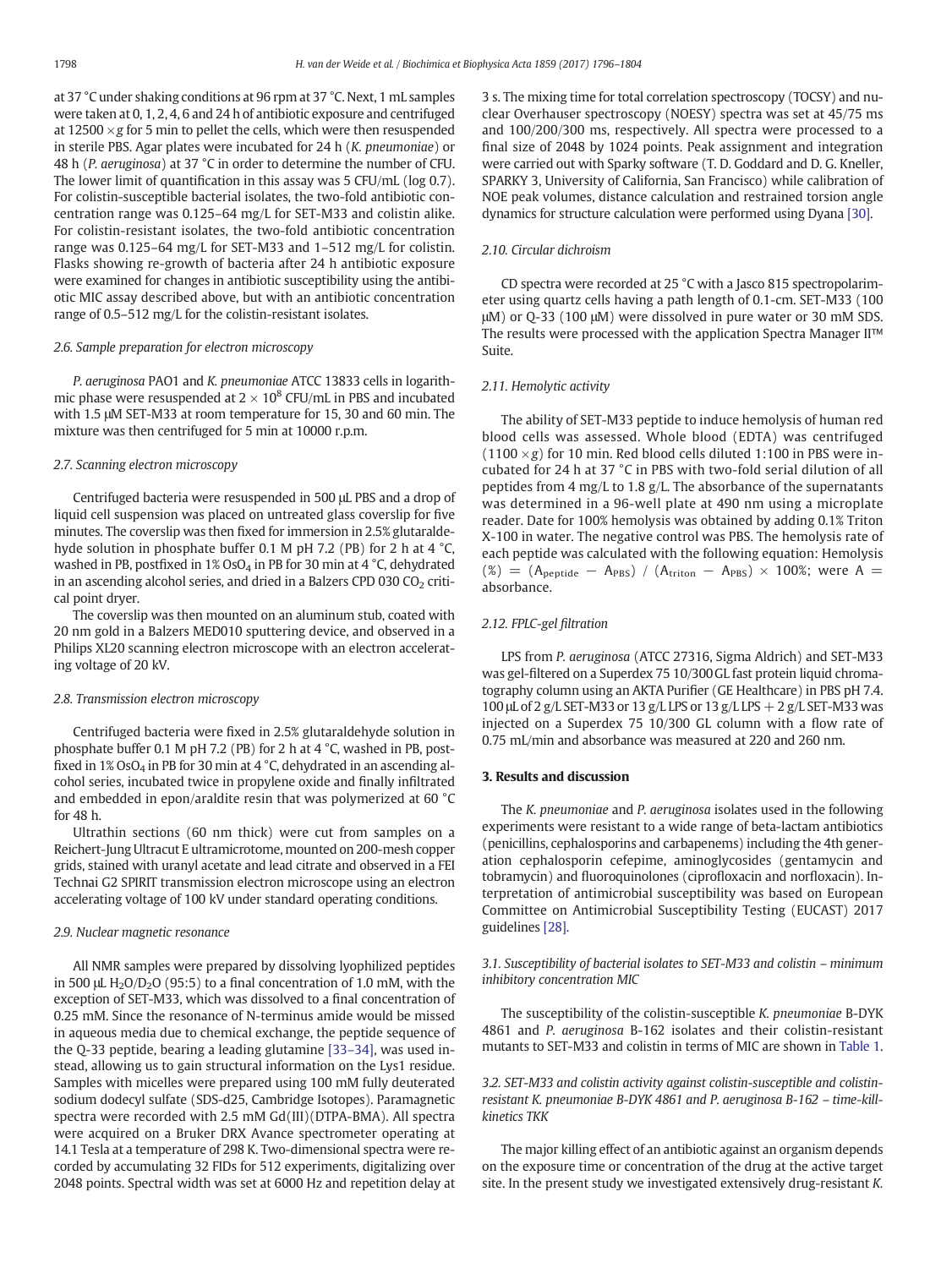<span id="page-3-0"></span>

| Table 1                                                            |  |  |
|--------------------------------------------------------------------|--|--|
| MICs of SET-M33 and colistin for bacterial isolates in triplicate. |  |  |

| Bacterial isolate |            | Colistin-susceptible<br>K. pneumoniae<br>R-DYK 4861 |                              | Colistin-resistant<br>K. pneumoniae<br>R-DYK 4861 |                     | Colistin-susceptible<br>P. aeruginosa<br>$B-162$ |                        | Colistin-resistant<br>P. aeruginosa<br>$B-162$ |                        |
|-------------------|------------|-----------------------------------------------------|------------------------------|---------------------------------------------------|---------------------|--------------------------------------------------|------------------------|------------------------------------------------|------------------------|
| AMP               |            | Median                                              | Range                        | Median                                            | Range               | Median                                           | Range                  | Median                                         | Range                  |
| SET-M33           | mg/L       | 16                                                  | $16 - 16$                    | 16                                                | $16 - 32$           | 16                                               | $8 - 16$               | 16                                             | $8 - 16$               |
| Colistin          | иM<br>mg/L | 2.7<br>0.50                                         | $2.7 - 2.7$<br>$0.25 - 0.50$ | 2.7<br>>512                                       | $2.7 - 5.5$<br>>512 | 2.7                                              | $1.4 - 2.7$<br>$2 - 2$ | 2.7<br>512                                     | $1.4 - 2.7$<br>128-512 |
|                   | иM         | 0.22                                                | $0.11 - 0.22$                | >222                                              | >222                | 0.87                                             | $0.87 - 0.87$          | 222                                            | $55 - 222$             |

Colistin resistance did not affect SET-M33 susceptibility in these two strains, confirming our previous data on seven different colistin-resistant K. pneumoniae strains [\[21\]](#page-7-0). SET-M33 showed a MIC of 8 mg/L for K. pneumoniae ATCC 13833 and P. aeruginosa PAO1 [\[21\].](#page-7-0)

pneumoniae and P. aeruginosa populations, taking the effects of exposure time and concentration into account.

although bacteria regrowing at 1 mg/L colistin showed a  $\sim$  six-fold increase in MIC.

Colistin-susceptible and colistin-resistant K. pneumoniae isolates were killed by ≥99.9% after 2 h of exposure to ≥4 mg/L and ≥8 mg/L SET-M33, respectively (the first concentration above the grey shade in [Fig. 2](#page-4-0)A, B). This was followed by bacterial re-growth up to the level of non-exposed bacteria after 24 h exposure to ≤4 mg/L and ≤16 mg/L, respectively. Colistin killed ≥99.9% of the colistin-susceptible K. pneumoniae isolate after 2 h of exposure to  $\geq$  0.5 mg/L ([Fig. 2C](#page-4-0)) and bacterial re-growth after 24 h exposure was observed up to ≤32 mg/L.

In the colistin-resistant isolate, colistin concentration-dependent killing was observed in the first hour of exposure but ≥99.9% killing was not achieved after 2 h of exposure [\(Fig. 2D](#page-4-0)).

For P. aeruginosa, ≥99.9% killing was achieved in colistin-susceptible and colistin-resistant isolates after 2 h of exposure to ≥8 mg/L SET-M33 [\(Fig. 2E](#page-4-0) and F).

Colistin killed ≥99.9% of bacteria in the colistin-susceptible P. aeruginosa isolate after 2 h of exposure to a concentration  $\geq 1$  mg/L [\(Fig. 2G](#page-4-0)). In the colistin-resistant P. aeruginosa isolate, colistin concentration-dependent killing was observed in the first 2 h of exposure, followed by bacterial re-growth up to the level of non-exposed bacteria after 24 h, at all the colistin concentrations tested [\(Fig. 2](#page-4-0)H).

We also showed that exposure to SET-M33 sterilized colistin-susceptible K. pneumoniae and P. aeruginosa populations already at onefold (16 mg/L) ([Fig. 2](#page-4-0)A) and four-fold (64 mg/L) ([Fig. 2](#page-4-0)E) the MICs, respectively. In contrast, after exposure to colistin, sterilization only occurred at the extremely high concentration of 64 mg/L [\(Fig. 2C](#page-4-0) and G), which is 128-fold and 32-fold the MICs of colistin-susceptible K. pneumoniae and P. aeruginosa, respectively. Colistin-resistant K. pneumoniae and P. aeruginosa were sterilized with 64 mg/L SET-M33 [\(Fig. 2](#page-4-0)B and F) in both cases (four-fold the MIC) but never with colistin [\(Fig. 2D](#page-4-0) and H).

SET-M33 and colistin showed concentration-dependent bactericidal activity against colistin-susceptible and colistin-resistant isolates of K. pneumoniae and P. aeruginosa. This result is similar to the action of different widely used antibiotics e.g. aminoglycosides and fluoroquinolones, as well as other AMPs [\[31\].](#page-8-0)

SET-M33 retains activity against both colistin-susceptible and colistin-resistant bacteria. This result indicates that SET-M33 is impervious to the mechanisms associated with colistin resistance.

#### 3.3. Selection of resistance

Selection of resistance was assessed in the same experiments: when re-growth was observed after 24 h of exposure to antibiotic, bacterial susceptibilities were determined as MIC. Re-growth of colistin-susceptible strains of K. pneumoniae and P. aeruginosa after 24 h of exposure to SET-M33 was never associated with selection of SET-M33 resistance [\(Table 2\)](#page-5-0): in fact, MIC values did not increase more than 0.5–2 fold, whereas re-growth of K. pneumoniae after 24 h of colistin exposure was associated with decreased susceptibility and a manifold increase in MIC ([Table 2](#page-5-0)). Colistin was more effective against P. aeruginosa,

Similar results were obtained with the colistin-resistant strains, although re-growth of colistin-resistant K. pneumoniae showed slightly lower susceptibility to SET-M33 with a four-fold increase in MIC (Table 2S Supplementary data).

Gram-negative bacteria can reduce their susceptibility to AMPs by reducing their net negative surface charges, modifying capsule polysaccharides, or reducing outer membrane fluidity [\[32\].](#page-8-0) In contrast to colistin, resistance to SET-M33 does not readily develop during 24 h of continuous exposure. This finding provides evidence that some of the resistance mechanisms that affect colistin do not affect SET-M33 to the same extent. For example, the mutations that lead to colistin resistance may not have the same effect on the activity of SET-M33, or alternatively, exposure to SET-M33 may not elicit the type of resistance mutations that are selected or induced by colistin. Ways of avoiding resistance will be investigated in further studies. Importantly, the fact that resistance to SET-M33 does not appear within 24 exposure period to the antibiotic provides evidence that the use of SET-M33 in the clinic may have advantages over the use of colistin. For example, colistin is currently used as an antibiotic of last resort for MDR bacteria [33–[34\],](#page-8-0) but besides its toxic side effects, it is also becoming dangerously more often ineffective due to increasing number of resistant strains [35–[37\].](#page-8-0)

#### 3.4. Electron microscopy

The effect of SET-M33 treatment at MIC (8 mg/L SET-M33) for 15, 30 and 60 min on bacterial cell morphology was studied by scanning electron microscopy (SEM) and transmission electron microscopy (TEM). SEM images showed that after 30 min of SET-M33 treatment, the surfaces of K. pneumoniae ATCC 13833 and P. aeruginosa PAO1 cells lost their smoothness and developed superficial blisters ([Fig. 3](#page-5-0)). After 60 min of SET-M33 treatment, bacterial cells appeared larger than control cells and many were empty and showed large holes, mainly at the poles.

TEM microscopy [\(Fig. 4\)](#page-6-0) showed significant signs of alteration in most bacterial cells after 30 min of SET-M33 treatment: P. aeruginosa and K. pneumoniae cells appeared turgid and filamentous material appears on the external side of the outer membrane.

In the first 30 min after incubation with SET-M33, only a few K. pneumoniae and P. aeruginosa bacterial cells (rare in the micrograph field) showed cell damage.

Some linear peptides are reported to kill bacteria very quickly [\[16\],](#page-7-0) while others, such as magainin-2, kill bacteria after 15–90 min. SET-M33 damages bacteria in the latter time range: indeed microscopy only showed initial signs of bacterial membrane disturbance in very few cells after 10–15 min of exposure. With longer exposure, the damage to bacterial membranes increased in frequency and severity.

#### 3.5. Peptide conformation – NMR structure analysis and circular dichroism

The supramolecular structure of peptides is important and has been extensively studied in interactions of peptides with bacterial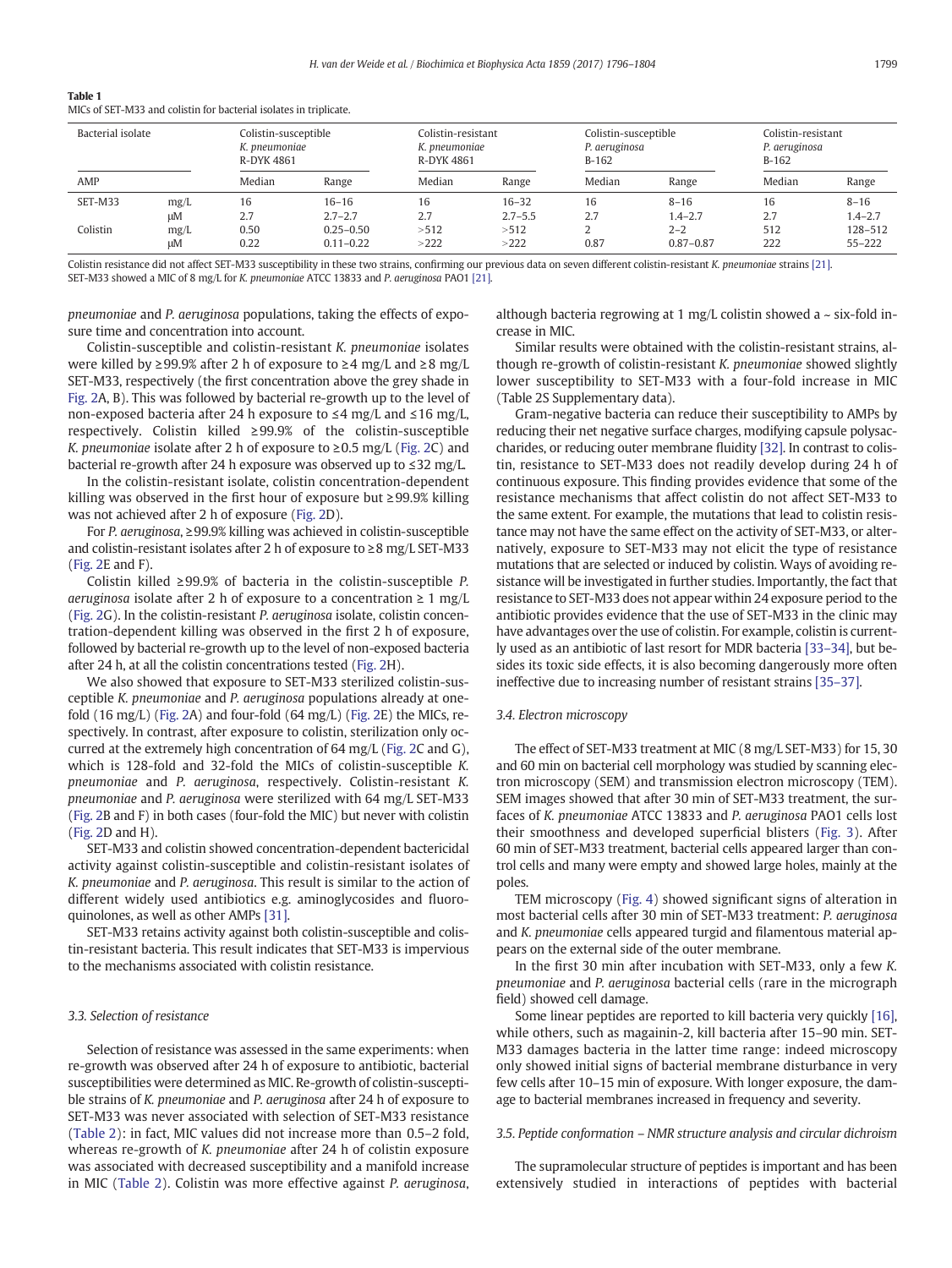<span id="page-4-0"></span>

Fig. 2. Concentration- and time-dependent bactericidal activity of SET-M33 and colistin against isolates of K. pneumoniae R-DYK 4861 (A-D) and P. aeruginosa B-162 (E-H). Bacterial cultures were exposed to two-fold increasing concentrations of SET-M33 or colistin for 24 h at 37 °C under shaking conditions. Samples were collected at 1, 2, 4, 6 and 24 h, and after centrifuging and washing, were sub-cultured onto antibiotic-free solid media to determine CFU counts after incubation for 24 h at 37 °C. Data are medians of 3 experiments. Grey shading indicates ≥99.9% killing achieved after 2 h of exposure.

membranes [\[16,38](#page-7-0)–39]. The NMR spectra of free SET-M33 showed a chemical shift index typical of a random coiled conformation and no significant inter-residue NOEs, indicating that the peptide explores a large conformational space. On addition of sodium dodecyl sulfate (SDS) micelles, the NMR spectrum of SET-M33 undergoes a generalized broadening, caused by the production of slow-tumbling high-mass species, precluding further analysis. The high-mass species could be aggregates of SET-M33-SDS, possibly promoted by the multimericity of SET-M33. We therefore synthesized an analogue peptide, Q-33, in linear form and capped it with an additional amino acid (Q-KKIRVRLSA) at the Nterminus in order to generate a model of SET-M33 that could be studied in the presence of SDS. Q-33 has an extremely lower half life in serum and plasma than SET-M33, 2 h versus 24 h, and consistently it has a lower activity against Gram-negative bacteria [40–[41\].](#page-8-0) The additional Q allowed us to study the structure of all residues, including the first lysine. Q-33 did not show any stable conformation in water, but addition of SDS micelles caused a generalized dispersion of proton resonances and the emergence of NOE peaks, indicating that a stable conformer was present as a consequence of the peptide-micelle interaction. In particular, NOE signals of the H $\alpha$ i-HN<sub>i+3</sub>, H $\alpha$ i-H $\beta$ <sub>i+3</sub> and HNi-HN<sub>i+2</sub> types for residue  $i = 1$  to 6 are diagnostic of  $\alpha$ -helix conformation spanning residues 1–9 [\(Fig. 5A](#page-6-0)). Peak integration of a total set of 32 NOEs allowed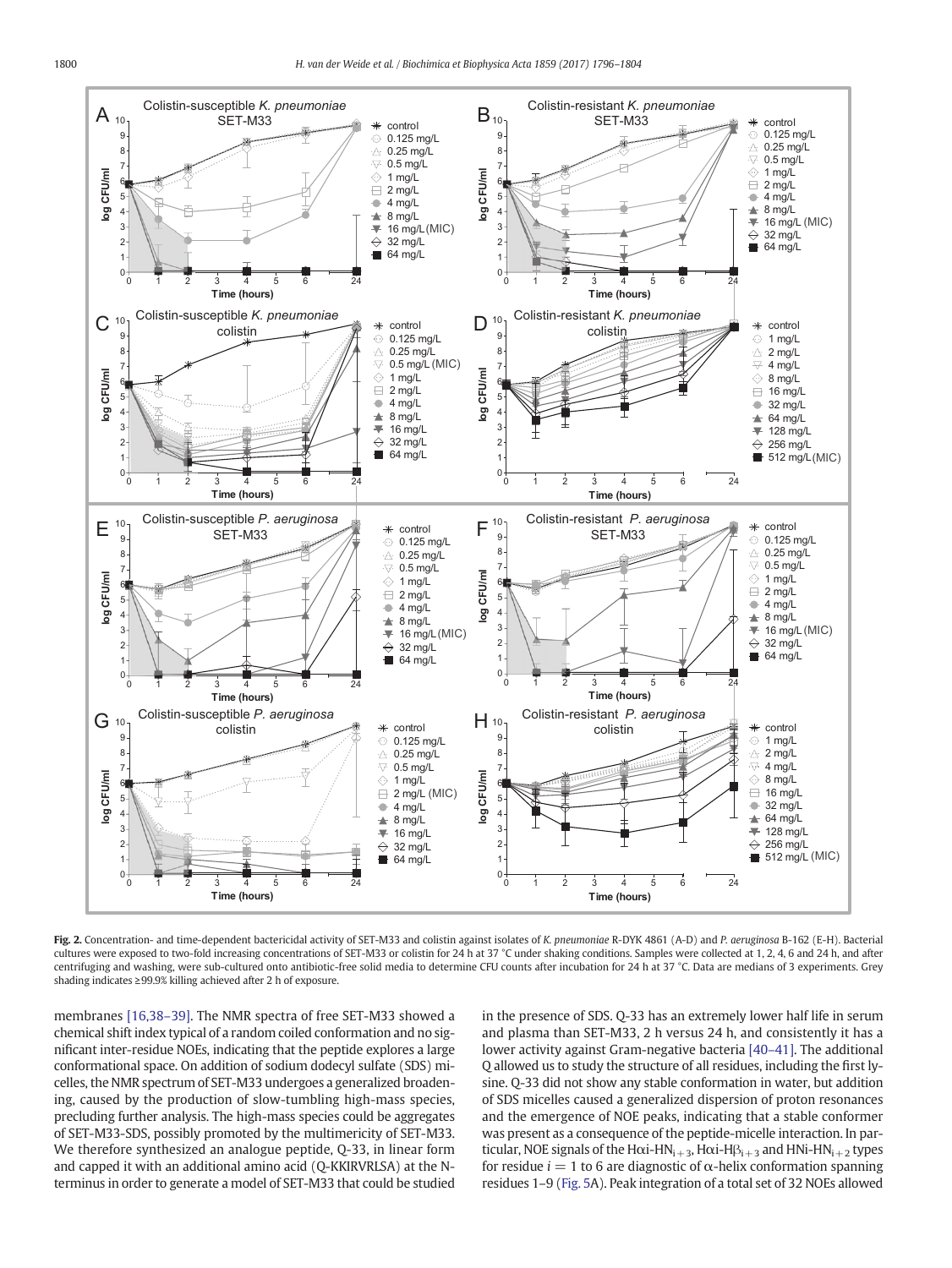<span id="page-5-0"></span>Table 2

Change in colistin-susceptible K. pneumoniae R-DYK 4861 and P. aeruginosa B-162 susceptibility to SET-M33 and colistin after 24 h exposure to antibiotic as determined by MIC assay.

| Antibiotic concentration (mg/L) | SET-M33 $(mg/L)$ |           | Colistin (mg/L)                                                                                                                             |                 |  |
|---------------------------------|------------------|-----------|---------------------------------------------------------------------------------------------------------------------------------------------|-----------------|--|
|                                 |                  |           | Colistin-susceptible K. pneumoniae Colistin-susceptible P. aeruginosa Colistin-susceptible K. pneumoniae Colistin-susceptible P. aeruginosa |                 |  |
| Control                         | 16               | 16        | 0.5                                                                                                                                         |                 |  |
| 0.125                           | 16               | 16        | >64                                                                                                                                         |                 |  |
| 0.25                            | 16               | 16        | >64                                                                                                                                         |                 |  |
| 0.5                             | 16               | 16        | >64                                                                                                                                         |                 |  |
|                                 | 16               | 16        | >64                                                                                                                                         | 12 <sup>a</sup> |  |
|                                 | 16               | 16        | >64                                                                                                                                         | <b>NR</b>       |  |
|                                 |                  | 16        | >64                                                                                                                                         | <b>NR</b>       |  |
|                                 | <b>NR</b>        | 16        | 64 <sup>a</sup>                                                                                                                             | <b>NR</b>       |  |
| 16                              | <b>NR</b>        |           | $>64^b$                                                                                                                                     | <b>NR</b>       |  |
| 32                              | <b>NR</b>        | <b>NR</b> | >64 <sup>a</sup>                                                                                                                            | <b>NR</b>       |  |
| 64                              | <b>NR</b>        | <b>NR</b> | <b>NR</b>                                                                                                                                   | <b>NR</b>       |  |

Colistin-susceptible bacterial cultures were exposed to two-fold increasing concentrations of SET-M33 or colistin for 24 h at 37 °C under shaking conditions. When bacteria re-grew after 24 h exposure to antibiotic, their MIC susceptibilities (performed in triplicate) were also determined and the median value reported. NR, no bacterial re-growth.

One out of three samples did not show bacterial re-growth.

<sup>b</sup> Two out of three samples did not show bacterial re-growth.

us to calculate the relative interproton distances, which were used as constraints for simulation of torsion angle dynamics and subsequent peptide structure calculations. The resulting structure showed a regular  $\alpha$ -helix encompassing the full-length of the peptide.

To assess the interaction geometry of the helix with SDS micelles, a paramagnetic solution-NMR experiment was performed. TOCSY (total correlation spectroscopy) spectra of the peptide-micelle system were acquired in the presence and absence of increasing concentrations of the paramagnetic probe Gd(III)(DTPA-BMA). The soluble probe causes nuclear spin relaxation proportional to the local surface accessibility of the molecule investigated [\[42](#page-8-0)–44]. Relaxation is measured by calculating the decrease in peak volumes on addition of the probe, and is summarized as a bare number, the attenuation value A, which ranges from 0 to 2 and can be determined for each known proton peak. Protons shielded by contact with the solvent, and therefore not accessible to the probe, show low A values, while exposed protons show high A values ([Fig. 5](#page-6-0)B, upper part). Attenuation analysis was carried out on the Q-33-micelle system and an accurate accessibility profile was determined. Residues I3 and L7 showed much lower accessibility of the probe to their sidechains, and this can be ascribed to shielding by close interaction with the micelle surface. Charged residue pairs K1/R4 and K2/R6, situated on the opposite side of the helix, showed a higher A value, while V5 and S8 showed the highest attenuation due to their high exposure to the solvent. The resulting structure was a helix lying on the micelle surface with I3/L7 sidechains inserted into the SDS assembly, and R and K sidechains arranged parallel to the surface, their charged tips interacting with the negative sulfate groups [\(Fig. 5](#page-6-0)B). This facial amphiphilic structure has already been reported for other positively charged peptides [\[45\]](#page-8-0), such as LL37 fragments [\[46\]](#page-8-0) and CRAMP [\[47\]](#page-8-0).

Finally, we wanted to assess whether SET-M33 and Q-33 had the same ability to adopt a helix conformation in a membrane mimicking environment, using circular dichroism. The technique proved to be applicable to both the tetrabranched and the linear peptide. SET-M33 and Q-33 CD spectra were recorded at room temperature in water and in SDS 30 mM. In line with the NMR experiments, SET-M33 showed a non-structured conformation in water but the CD spectrum shifted sharply to longer wavelengths in the presence of SDS micelles ([Fig.](#page-6-0) [5C](#page-6-0)), and the calculated helix ratio switched from 0% to 30%. A similar result was obtained with Q-33 [\(Fig. 5](#page-6-0)D): the spectra recorded in water



Fig. 3. Scanning electron micrographs (SEM) of K. pneumoniae ATCC 13833 and P. aeruginosa PAO1. SEM micrographs of A) untreated K. pneumoniae; B) K. pneumoniae after 30 min incubation with SET-M33 at MIC; C) K. pneumoniae after 60 min incubation with SET-M33 at MIC; D) untreated P. aeruginosa; E) P. aeruginosa after 30 min incubation with SET-M33 at MIC; F) P. aeruginosa after 60 min incubation with SET-M33 at MIC. Scale bar 2 μm.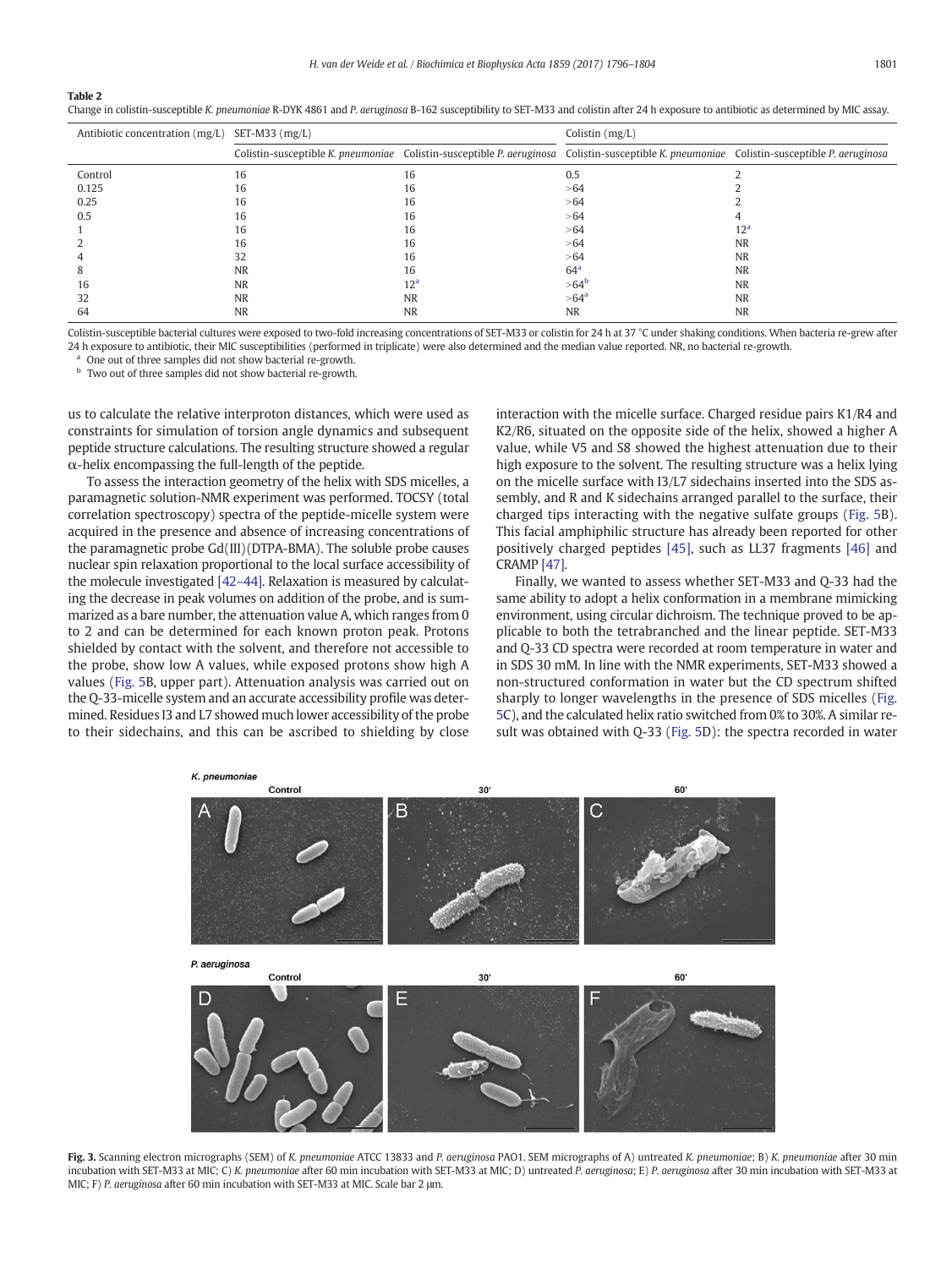<span id="page-6-0"></span>

Fig. 4. Transmission electron micrographs (TEM) of K. pneumoniae ATCC 13833 and P. aeruginosa PAO1. TEM micrographs of A) untreated K. pneumoniae; B) K. pneumoniae after 60 min incubation with SET-M33 at MIC; C) untreated P. aeruginosa; D) P. aeruginosa after 60 min incubation with SET-M33 at MIC. Scale bar 500 nm.

had a calculated helix ratio of 3.3% compared to 39% in the presence of SDS micelles. The CD spectra of SET-M33 and Q-33, recorded with or without micelles, were very similar, confirming that Q-33 was a reliable model of SET-M33 for the NMR experiments.

#### 3.6. Selectivity/hemolytic activity

The ability of cationic peptides to stabilize as an  $\alpha$ -helix, and particularly as a facial amphiphilic structure, is often associated with self-aggregation and undesired peptide interactions with blood proteins due to exposed hydrophobic surfaces [\[45\].](#page-8-0) The tendency to self-aggregate is correlated to hydrophobicity and provides an indirect estimate of the propensity for partitioning into lipid membranes with unselective detergent-like characteristics. Antimicrobial peptides need to be selective for prokaryotic membranes; a well-established method of verifying their ability to damage eukaryotic cell membranes is to measure their hemolytic activity [\[48\].](#page-8-0) Our results showed that red blood cells incubated with increasing concentrations of SET-M33 did not show more than 26% lysis, even using a concentration of 1.8 mg/mL (320 μM), which is N 100-fold the MIC ([Fig. 6](#page-7-0)).

In contrast with other cationic peptides [\[49\]](#page-8-0), SET-M33 showed very little hemolytic activity against red blood cells, although it shares the ability to form a regular  $\alpha$ -helix shape. Indeed, SET-M33 also proved not to be cytotoxic to human bronchial epithelial cells (16HBE14 and CFBE41) [\[23\]](#page-8-0). Self-aggregation, often associated with amphiphilic structures and undesired secondary effects [\[49\],](#page-8-0) was also studied in FPLC experiments (Supplementary material – Fig. 1S, A) and showed that no self-aggregation occurred when SET-M33 was dissolved in PBS. The presence of LPS promoted the formation of high-mass heteromultimers, but not homo-multimers (Supplementary material – Fig. 1S, B), in line with what we observed and described above in relation to SDS.

# 4. Conclusions

Current understanding of the mechanism of action of cationic AMPs includes a first step of electrostatic attraction between the cationic peptide and the negatively charged bacterial outer membrane. As SET-M33 is a cationic amphiphilic peptide it is attracted to the negatively charged bacterial membrane. Once close to the microbial surface, AMPs need to cross the polysaccharide cell wall barrier before interacting with the



Fig. 5. A) NOESY spectrum of Q-33 peptide in the presence of SDS micelles showing the Hα-HN correlation path typical of α-helices. B) Structural model of peptide conformation and interaction geometry with micelle surface (dashed line) as derived from NMR data, attenuation values A obtained by adding the soluble paramagnetic probe Gd(III)(DTPA-BMA) to the peptide/SDS sample are reported in the upper part. C) CD spectrum of SET-M33100 μM in water and SDS 30 mM. D) CD spectrum of Q-33100 μM in water and SDS 30 mM.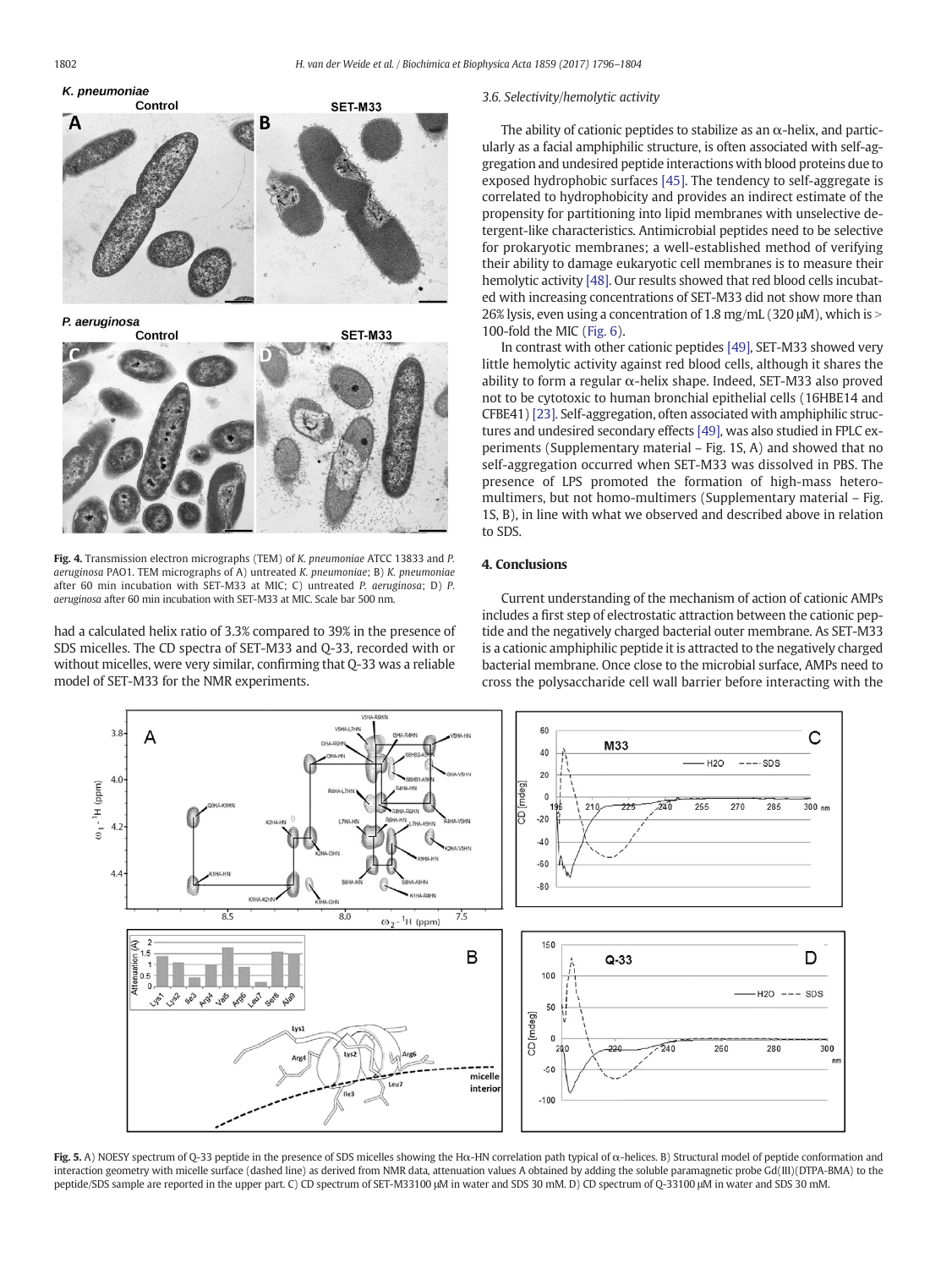<span id="page-7-0"></span>

Fig. 6. Hemolytic activity of SET-M33. Percentage of red blood cell hemolysis after 24 h incubation at 37 °C. The range of MIC90 for K. pneumoniae and P. aeruginosa is indicated.

cytoplasmic membrane [15,50–51]. In line with this, in previous studies, SET-M33 was shown, by surface plasmon resonance, to bind LPS of K. pneumoniae and P. aeruginosa [\[52\]](#page-8-0) and the binding prevented TNF-α release, neutralizing endotoxin activity in vitro and in vivo [\[22,41\].](#page-8-0) In the present study, NMR investigation of Q-33/SDS micelles in solution and in the presence of a paramagnetic probe showed that the  $\alpha$ -helix arranges itself on the surface of micelles as previously described for other antimicrobial peptides [53–[55\].](#page-8-0) Though direct measurement of the geometry of SET-M33/SDS micelle interactions was not possible, we demonstrated with CD that the structural transition observed using Q-33/SDS micelles also occurs using the original tetra-branched SET-M33 peptide. The  $\alpha$ -helix showed to be partially buried in the lipid-bilayer. In the course of 15–60 min, the signs of membrane damages are, indeed, evident in electron microscopy. We also knew that SET-M33 is internalized in E. coli within 5 min, proving that it can cross cell wall and plasma membranes [\[41\]](#page-8-0), causing enhanced membrane permeability, as observed with fluorescent probes [\[41\].](#page-8-0) Bacteria death may realistically be caused by impairment of the membrane homeostasis and functionality.

Interestingly, SET-M33 is different from other α-helix antimicrobial peptides in that it shows little propensity to self-aggregate and also no hemolytic activity. Homo-aggregation, which is considered related with undesired toxicity [48–[49\],](#page-8-0) is never observed. This aspect probably contributes in preventing non-specific interactions with eukaryotic cells [48–[49\]](#page-8-0) and indeed correlates with an acceptable tolerability profile obtained in toxicology studies in mice [21].

SET-M33 does not show any cross-resistance with colistin in colistin-resistant bacteria and, differently from colistin, it appears to generate substantially no resistance within 24 h of exposure in extensively resistant isolates of K. pneumoniae and P. aeruginosa. These observations suggest that the two peptides have a different mechanism of action. SET-M33 is attracted onto the surface of bacteria by the anionic charges of the cell wall. Being the core of the branched peptide completely flexible, we speculate that in the presence of phospholipid-bilayers, the peptide can assume a star like conformation, where hydrophobic residues are buried in the surface and hydrophilic residues point outwards. The disturbance of bilayers integrity, produced by SET-M33's peculiar way to interact with membranes, makes it more difficult for bacteria to trigger resistance mechanisms than it is for colistin.

Finally SET-M33, in contrast to other similar antimicrobial peptides such as colistin, does not generate resistant mutants after 24 h of exposure, and non-specific interactions or toxicity against eukaryotic cell membranes, suggesting that SET-M33 is a promising new option for the treatment of Gram-negative antibiotic-resistant infections.

# Funding

Setlance srl and Erasmus University Medical Center Rotterdam received funding from the European Union's Seventh Programme for Research, Technological Development and Demonstration under grant agreement No. 604434 (PNEUMO-NP). A.P. received funding from the Italian Foundation for Cystic Fibrosis (Project FFC#17/2016).

#### Transparency declarations

Chiara Falciani, Alessandro Pini and Luisa Bracci are cofounders of Setlance srl. SET-M33 is owned by Setlance srl.

#### Transparency document

The [Transparency document](http://dx.doi.org/10.1016/j.bbamem.2017.06.001) associated with this article can be found, in online version.

# Acknowledgements

We thank Silvia Scali for qualified assistance with peptide synthesis and Giacomo Landi for support with FPLC chromatography.

#### Appendix A. Supplementary data

Supplementary data to this article can be found online at [http://dx.](doi:10.1016/j.bbamem.2017.06.001) [doi.org/10.1016/j.bbamem.2017.06.001.](doi:10.1016/j.bbamem.2017.06.001)

#### References

- [1] [G. Kahlmeter, An international survey of the antimicrobial susceptibility of patho](http://refhub.elsevier.com/S0005-2736(17)30182-7/rf0005)[gens from uncomplicated urinary tract infections: the ECO·SENS Project, J.](http://refhub.elsevier.com/S0005-2736(17)30182-7/rf0005) [Antimicrob. Chemother. 51 \(2003\) 69](http://refhub.elsevier.com/S0005-2736(17)30182-7/rf0005)–76.
- [2] [J.D. Chalmers, C. Rother, W. Salih, S. Ewig, Healthcare-associated pneumonia does](http://refhub.elsevier.com/S0005-2736(17)30182-7/rf0010) [not accurately identify potentially resistant pathogens: a systematic review and](http://refhub.elsevier.com/S0005-2736(17)30182-7/rf0010) [meta-analysis, Clin. Infect. Dis. 58 \(2014\) 330](http://refhub.elsevier.com/S0005-2736(17)30182-7/rf0010)–339.
- [3] [I. Karaiskos, H. Giamarellou, Multidrug-resistant and extensively drug-resistant](http://refhub.elsevier.com/S0005-2736(17)30182-7/rf0015) [Gram-negative pathogens: current and emerging therapeutic approaches, Expert.](http://refhub.elsevier.com/S0005-2736(17)30182-7/rf0015) [Opin. Pharmacother. 15 \(2014\) 1351](http://refhub.elsevier.com/S0005-2736(17)30182-7/rf0015)–1370.
- [4] [R.J. Fair, Y. Tor, Antibiotics and bacterial resistance in the 21st century, Perspect.](http://refhub.elsevier.com/S0005-2736(17)30182-7/rf0020) [Med. Chem. 6 \(2014\) 25](http://refhub.elsevier.com/S0005-2736(17)30182-7/rf0020)–64.
- [5] [L.L. Maragakis, E.N. Perencevich, S.E. Cosgrove, Clinical and economic burden of an](http://refhub.elsevier.com/S0005-2736(17)30182-7/rf0025)[timicrobial resistance, Expert Rev. Anti-Infect. Ther. 6 \(2008\) 751](http://refhub.elsevier.com/S0005-2736(17)30182-7/rf0025)–763.
- [6] [World Health Organization, Antimicrobial Resistance: Global Report on Surveillance,](http://refhub.elsevier.com/S0005-2736(17)30182-7/rf0030) [World Health Organization, 2014](http://refhub.elsevier.com/S0005-2736(17)30182-7/rf0030).
- [7] [R.E. Hancock, H.G. Sahl, Antimicrobial and host-defense peptides as new anti-infec](http://refhub.elsevier.com/S0005-2736(17)30182-7/rf0035)[tive therapeutic strategies, Nat. Biotechnol. 24 \(2006\) 1551](http://refhub.elsevier.com/S0005-2736(17)30182-7/rf0035)–1557.
- [8] [C. de la Fuente-Núñez, O.N. Silva, T.K. Lu, Antimicrobial peptides: Role in human dis](http://refhub.elsevier.com/S0005-2736(17)30182-7/rf0040)[ease and potential as immunotherapies, Pharmacol Ther. \(2017\) pii: S0163-](http://refhub.elsevier.com/S0005-2736(17)30182-7/rf0040) [7258\(17\)30105-5](http://refhub.elsevier.com/S0005-2736(17)30182-7/rf0040).
- [E.F. Haney, S.C. Mansour, R.E. Hancock, Antimicrobial peptides: an introduction,](http://refhub.elsevier.com/S0005-2736(17)30182-7/rf0045) [Methods Mol. Biol. 1548 \(2017\) 3](http://refhub.elsevier.com/S0005-2736(17)30182-7/rf0045)–22.
- [10] [L.J. Zhang, R.L. Gallo, Antimicrobial peptides, Curr. Biol. 26 \(2016\) R14](http://refhub.elsevier.com/S0005-2736(17)30182-7/rf0050)–R19.
- [11] [G. Roscia, C. Falciani, L. Bracci, A. Pini, The development of antimicrobial peptides as](http://refhub.elsevier.com/S0005-2736(17)30182-7/rf0055) [new antibacterial drugs, Curr. Protein Pept. Sci. 14 \(2013\) 641](http://refhub.elsevier.com/S0005-2736(17)30182-7/rf0055)–649.
- [12] [J. Brunetti, C. Falciani, L. Bracci, A. Pini, Models of in-vivo bacterial infections for the](http://refhub.elsevier.com/S0005-2736(17)30182-7/rf0060) [development of antimicrobial peptide-based drugs, Curr. Top. Med. Chem. 17](http://refhub.elsevier.com/S0005-2736(17)30182-7/rf0060) [\(2017\) 613](http://refhub.elsevier.com/S0005-2736(17)30182-7/rf0060)–619.
- [13] [R.M. Epand, H.J. Vogel, Diversity of antimicrobial peptides and their mechanisms of](http://refhub.elsevier.com/S0005-2736(17)30182-7/rf0065) [action, Biochim. Biophys. Acta 1462 \(1999\) 11](http://refhub.elsevier.com/S0005-2736(17)30182-7/rf0065)–28.
- [B. Bechinger, K. Lohner, Detergent-like actions of linear amphipathic cationic anti](http://refhub.elsevier.com/S0005-2736(17)30182-7/rf0070)[microbial peptides, Biochim. Biophys. Acta 1758 \(2006\) 1529](http://refhub.elsevier.com/S0005-2736(17)30182-7/rf0070)–1539.
- [15] T.P. Cushnie, N.H. O'Driscoll, A.J. Lamb, Morphological and ultrastructural changes in bacterial cells as an indicator of antibacterial mechanism of action, Cell. Mol. Life Sci. 73 (2016) 4471–4492, http://dx.doi.org/[10.1007/s00018-016-2302-2.](http://dx.doi.org/10.1007/s00018-016-2302-2)
- [16] [K.A. Brogden, Antimicrobial peptides: pore formers or metabolic inhibitors in bacte](http://refhub.elsevier.com/S0005-2736(17)30182-7/rf0080)[ria? Nat. Rev. Microbiol. 3 \(2005\) 238](http://refhub.elsevier.com/S0005-2736(17)30182-7/rf0080)–250.
- [17] [M. Wilmes, B.P. Cammue, H.G. Sahl, Antibiotic activities of host defense peptides:](http://refhub.elsevier.com/S0005-2736(17)30182-7/rf0085) [more to it than lipid bilayer perturbation, Nat. Prod. Rep. 28 \(2011\) 1350](http://refhub.elsevier.com/S0005-2736(17)30182-7/rf0085)–1358.
- [18] [G. Bierbaum, H.G.L. Sahl, Antibiotics: mode of action, biosynthesis and bioengineer](http://refhub.elsevier.com/S0005-2736(17)30182-7/rf0090)[ing, Curr. Pharm. Biotechnol. 10 \(2009\) 2](http://refhub.elsevier.com/S0005-2736(17)30182-7/rf0090)–18.
- [19] [R.M. Epand, R.F. Epand, Bacterial membrane lipids in the action of antimicrobial](http://refhub.elsevier.com/S0005-2736(17)30182-7/rf0095) [agents, J. Pept. Sci. 17 \(2011\) 298](http://refhub.elsevier.com/S0005-2736(17)30182-7/rf0095)–305.
- [R.M. Epand, R.F. Epand, Domains in bacterial membranes and the action of antimi](http://refhub.elsevier.com/S0005-2736(17)30182-7/rf0100)[crobial agents, Mol. BioSyst. 5 \(2009\) 580](http://refhub.elsevier.com/S0005-2736(17)30182-7/rf0100)–587.
- [21] S. Pollini, J. Brunetti, S. Sennati, G.M. Rossolini, L. Bracci, A. Pini, C. Falciani, Synergistic activity profile of an antimicrobial peptide against multidrug-resistant and